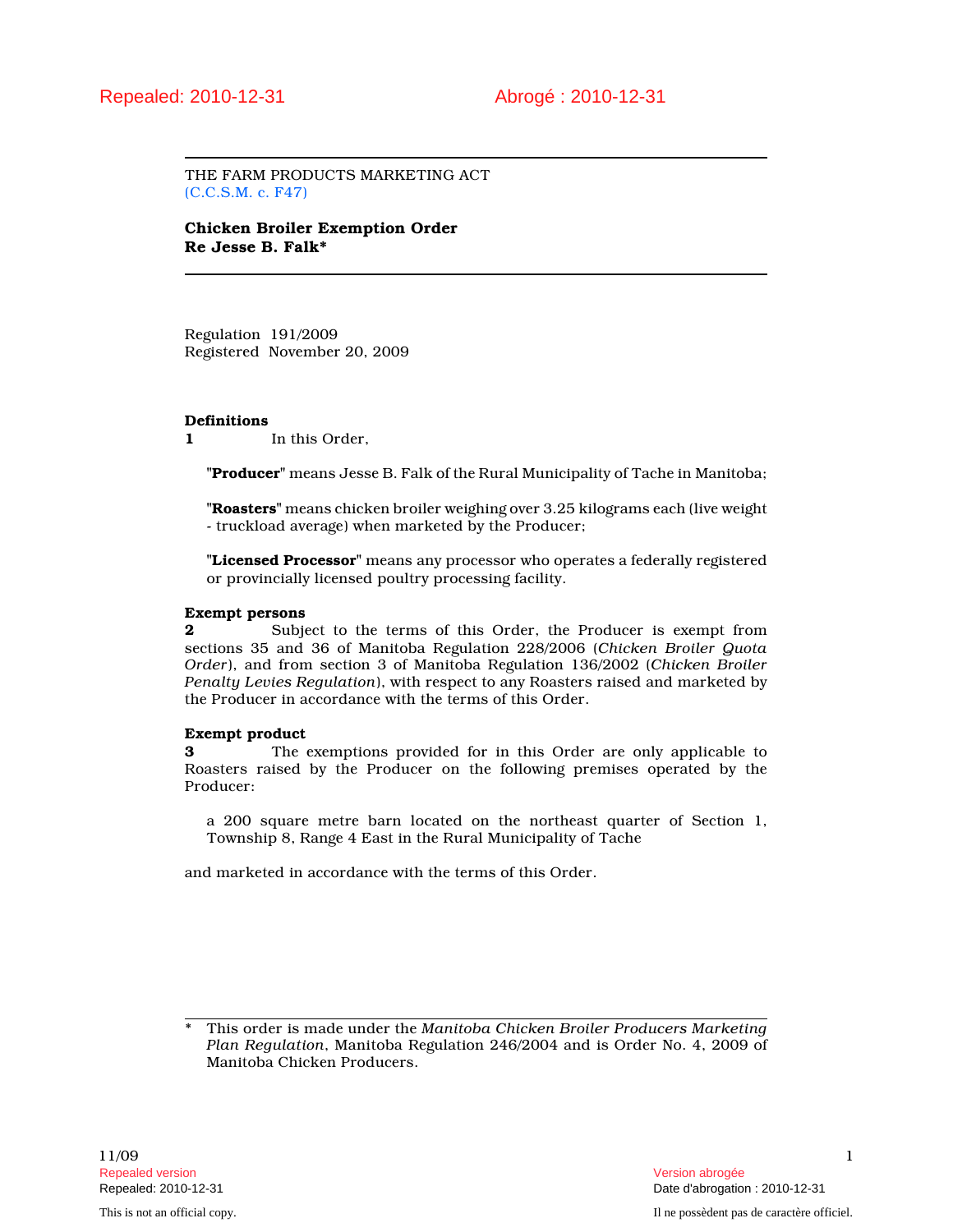### Conditions re processing

4 This Order is subject to the following conditions:

(a) that all Roasters raised by the Producer are killed and eviscerated by a Licensed Processor approved by the Board for that purpose;

(b) that such Roasters are health inspected once slaughtered, and are tagged by the Licensed Processor as having been slaughtered and health inspected;

(c) that all such Roasters are returned to the Producer by the Licensed Processor for marketing in accordance with section 5 hereof.

### Conditions re marketing

5 This Order is subject to the following additional conditions:

(a) that the combined production of Roasters by the Producer in any calendar year does not exceed 3,500 Roasters weighing in aggregate not less than 14,000 kilograms live weight unless prior written permission from the board is granted to produce and market additional Roasters in that calendar year;

(b) that all such Roasters are processed in accordance with the terms of this Order;

(c) that all Roasters are marketed by the Producer to individuals for consumption by those individuals and members of their immediate family and that all sale transactions and delivery of Roasters to such individuals occurs on the land described in section 3.

### Conditions re compliance

This Order is subject to the condition that the Producer, complies with Manitoba Regulation 54/2005 (Chicken Broiler Information Order), Manitoba Regulation 195/2004 (Chicken Broiler Administration Fee Regulation) and all price orders of the board with respect to the marketing of all chicken broilers by the Producer.

### Cancellation

**7** If the Producer fails to comply with any order, regulation, or written directive of the board, or any condition of this Order, the exemption provided in this Order shall, upon motion of the board to such effect, terminate.